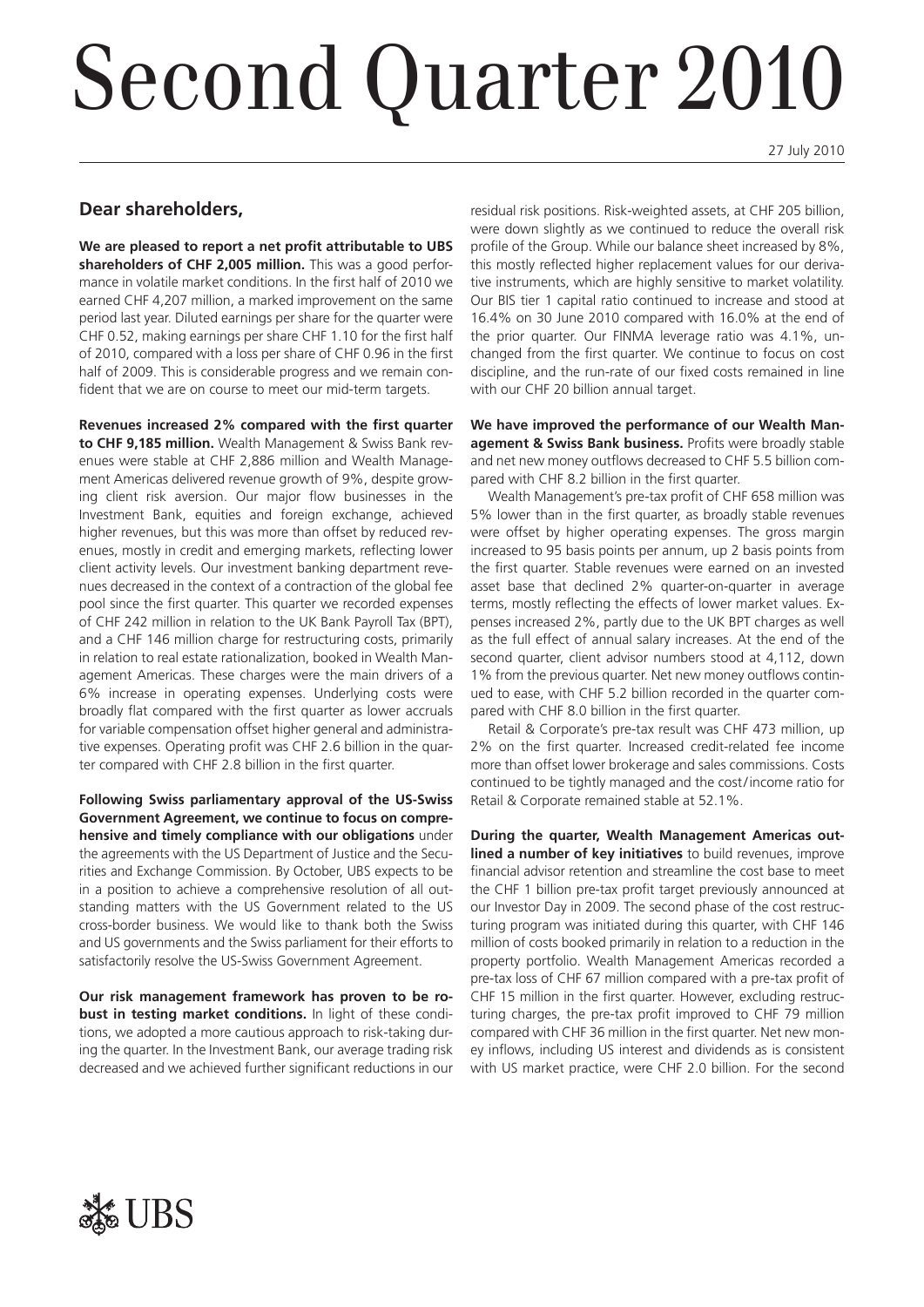quarter in succession, net new money was generated by financial advisors employed with UBS for more than one year. We are also encouraged by reduced attrition rates overall across our financial advisor force, a key driver of net new money inflows.

**In Global Asset Management, net new money inflows from third-party clients were CHF 11.0 billion in the quarter.** Overall, net new money inflows were CHF 3.4 billion, as inflows from third-party clients were partially offset by outflows from clients of UBS's wealth management businesses. Pre-tax profit was CHF 117 million compared with CHF 137 million in the first quarter. Revenues were stable with higher management fees offsetting declining performance fees in a volatile market. Costs increased 5% due to amortization of prior year compensation awards.

**The Investment Bank is making good progress against its strategic goals.** The Investment Bank recorded a pre-tax profit of CHF 1,314 million compared with CHF 1,190 million in the first quarter. Equities revenues were up 9% compared with the first quarter at CHF 1,365 million, demonstrating the strength of our largest flow business in unstable markets. Revenues in the fixed income, currencies and commodities trading business declined to CHF 1,703 million, due to defensive positioning of our books in the quarter and lower client activity, with declines in credit and emerging markets offsetting gains in our foreign exchange business, which benefited from higher market volatility and stronger client flows. Taken together, the Investment Bank's revenues, excluding a CHF 595 million own credit gain on financial liabilities designated at fair value, decreased 15%. Costs were CHF 2,788 million, up 3% on the previous quarter, but included a CHF 228 million charge relating to the UK BPT. Excluding this tax, costs fell on reduced accruals for variable compensation.

During the second quarter, we took another important step in expanding our presence into emerging markets by agreeing to acquire Link Investimentos, one of the largest independent broker-dealers in Brazil. We believe that it is crucial to have an on-the-ground presence with local expertise to serve our clients in Brazil.

**We are working to strengthen and position the new UBS for longer-term success.** Our recently refreshed graduate recruitment and internship programs have already started to deliver, with the class of 2010 so far attracting 669 new graduates and 829 interns.

**Switzerland is our home market and is at the heart of UBS. We have a long and proud heritage here and we will continue to invest in our home market.** We want to ensure that our valued Swiss customers continue to enjoy the best possible service at UBS. As part of this commitment, we will be investing in the refurbishment of all of our 300 branch offices, the most comprehensive refurbishment in our history. Our customers will be welcomed into our branches which have been designed specifically to improve our customers' banking experience, helping to ensure that UBS remains the first choice in Switzerland. We are also continuing our tradition of supporting organizations and individuals within the communities in which we live and work. We are delighted to announce that we are supporting the UBS Kids Cup, an athletics competition that will involve up to 70,000 children aged 7 to 15, helping to promote health and well-being across the country.

**The regulatory landscape for large financial institutions continued to develop dynamically,** nationally and internationally, in the areas of capital, liquidity, compensation and corporate structure. The G20 and the Financial Stability Board emphasized the need to ensure that transition arrangements to new standards do not put the economic recovery at risk. Major recent events have included the completion of the consultation and impact analysis phase of the "Basel 3" process to develop new international capital and liquidity standards, and the passage of financial regulatory reform in the US. It will take some time before the regulatory changes on national and international levels, and their consequences for UBS and other major financial institutions, are clear.

**Outlook –** Concerns about the sustainability of the global economic recovery may leave markets volatile and with little direction. We believe that this could lead to more subdued client activity levels across our businesses. In addition, we expect that our portfolio management fee income will be lower than in the second quarter due to the lower level of invested assets at the end of June.

We are delivering on our strategy and expect to make further progress over the coming quarters. We are confident about our future.

Yours sincerely,

 $YL_k$ 

Kaspar Villiger **Cassets** Oswald J. Grübel of Directors

Aminhul

Chairman of the Board Group Chief Executive Officer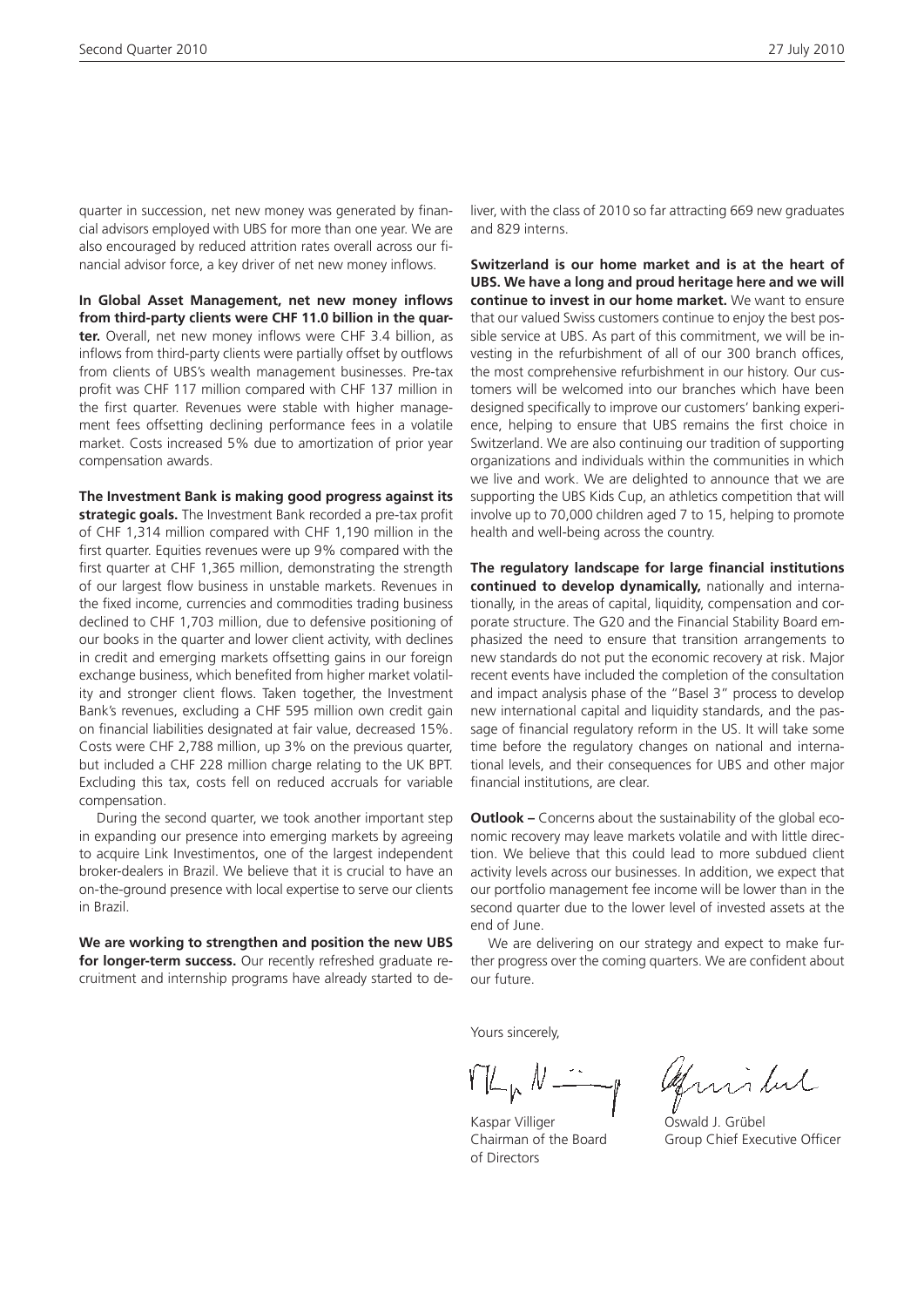## Our key figures for the second quarter 2010

#### **UBS share performance**





#### **Group results**

| CHF million, except where indicated                      | For the quarter ended | ear-to-date |        |        |         |
|----------------------------------------------------------|-----------------------|-------------|--------|--------|---------|
|                                                          | 30.6.10               | 31 3 10     | 30609  | 30610  | 30.6.09 |
| Operating income                                         | 9,185                 | 9.010       | 5.770  | 18.195 | 10.740  |
| Operating expenses                                       | 6.571                 | 5.200       | .093   |        | 13.621  |
| Operating profit before tax (from continuing operations) | 2.614                 | 2.810       | .323)  | 5.424  | (2,881) |
| Net profit attributable to UBS shareholders              | 2.005                 | 2.202       | .402)  | 4.207  | 3.376   |
| Diluted earnings per share (CHF) <sup>1</sup>            | 0.52                  |             | (0.39) |        | (0.96)  |

**1** Refer to "Note 8 Earnings per share (EPS) and shares outstanding" in the "Financial information" section of the second quarter 2010 report.

#### Key performance indicators, balance sheet and capital management<sup>1</sup>

| in %, except where indicated             |           | For the quarter ended |           |         |         |
|------------------------------------------|-----------|-----------------------|-----------|---------|---------|
|                                          | 30.6.10   | 31.3.10               | 30.6.09   | 30.6.10 | 30.6.09 |
| Performance                              |           |                       |           |         |         |
| Return on equity (RoE)                   |           |                       |           | 19.5    | (21.0)  |
| Return on risk-weighted assets, gross    |           |                       |           | 17.5    | 8.9     |
| Return on assets, gross                  |           |                       |           | 2.6     | 1.3     |
| Growth                                   |           |                       |           |         |         |
| Net profit growth <sup>2</sup>           | (8.9)     | 78.9                  | N/A       | N/A     | N/A     |
| Net new money (CHF billion) <sup>3</sup> | (4.7)     | (18.0)                | (39.5)    | (22.7)  | (54.4)  |
| Efficiency                               |           |                       |           |         |         |
| Cost/income ratio                        | 71.2      | 69.7                  | 115.2     | 70.5    | 111.1   |
|                                          |           | As of                 |           |         |         |
| CHF million, except where indicated      | 30.6.10   | 31.3.10               | 31.12.09  |         |         |
| Capital strength                         |           |                       |           |         |         |
| BIS tier 1 ratio (%) <sup>4</sup>        | 16.4      | 16.0                  | 15.4      |         |         |
| FINMA leverage ratio (%) <sup>4</sup>    | 4.12      | 4.12                  | 3.93      |         |         |
| Balance sheet and capital management     |           |                       |           |         |         |
| Total assets                             | 1,458,223 | 1,356,427             | 1,340,538 |         |         |
| Equity attributable to UBS shareholders  | 46,017    | 42,800                | 41,013    |         |         |
| BIS total ratio (%) <sup>4</sup>         | 20.4      | 20.0                  | 19.8      |         |         |
| BIS risk-weighted assets <sup>4</sup>    | 204,848   | 209,138               | 206,525   |         |         |
| BIS tier 1 capital <sup>4</sup>          | 33,685    | 33,404                | 31,798    |         |         |

1 For the definitions of our key performance indicators refer to the "Measurement and analysis of performance" section on page 33 of our Annual Report 2009. 2 Not meaningful if either the current period or<br>the comparison p